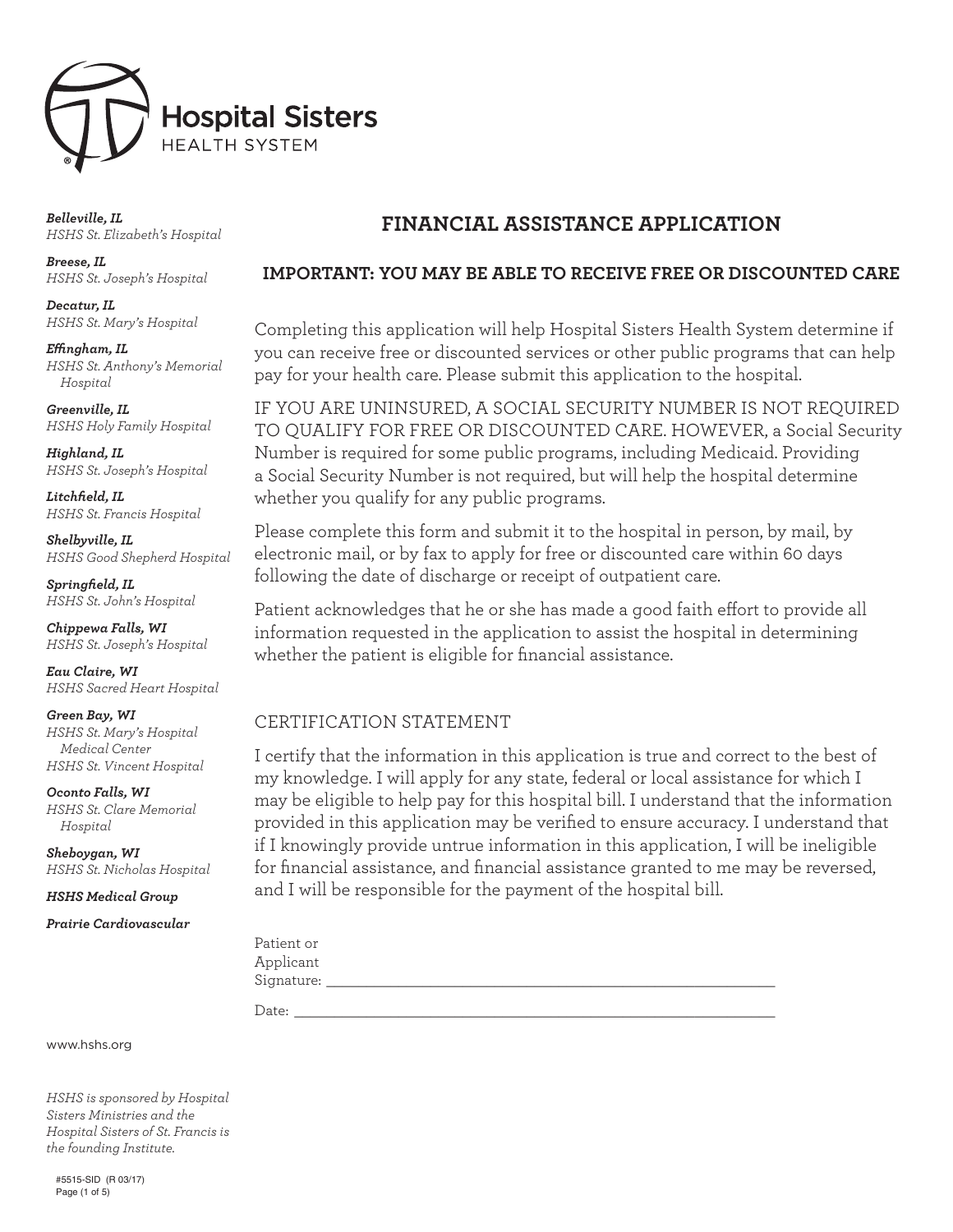## **FINANCIAL ASSISTANCE PROGRAM**

Please provide copies of the following items:

- $\Box$  W-2 withholding statements
- Most recent federal/state income tax forms
- $\Box$  Paycheck/Unemployment check stubs (past 3 months) or written statement of earnings from your employer (past 3 months).
- $\Box$  Forms approving or denying Unemployment, Workers Compensation or Assistance from the Department of Public Aid
- $\Box$  Statement of annual benefits from Social Security
- $\Box$  Checking/savings account statements (past 3 months)
- $\Box$  Other: letter explaining your situation

Your cooperation with Hospital Sisters Health System (HSHS) is extremely important in determining your eligibility for financial assistance. Failure to provide this information will be cause to deny financial assistance.

Please return completed application along with required documentation to the locatations as listed below:

## **SOUTHERN ILLINOIS**

HSHS St. Elizabeth's Hospital – Belleville, IL HSHS St. Joseph's Hospital – Highland, IL HSHS St. Anthony's Memorial Hospital – Effingham, IL HSHS St. Joseph's Hospital – Breese, IL HSHS Holy Family Hospital – Greenville, IL

All **Southern Illinois** completed applications along with all attachments should be sent to the following address:

Patient Accounts Department Attention: Financial Assistance Program 211 South Third Street Belleville, IL 62220

Local – (618) 234-8600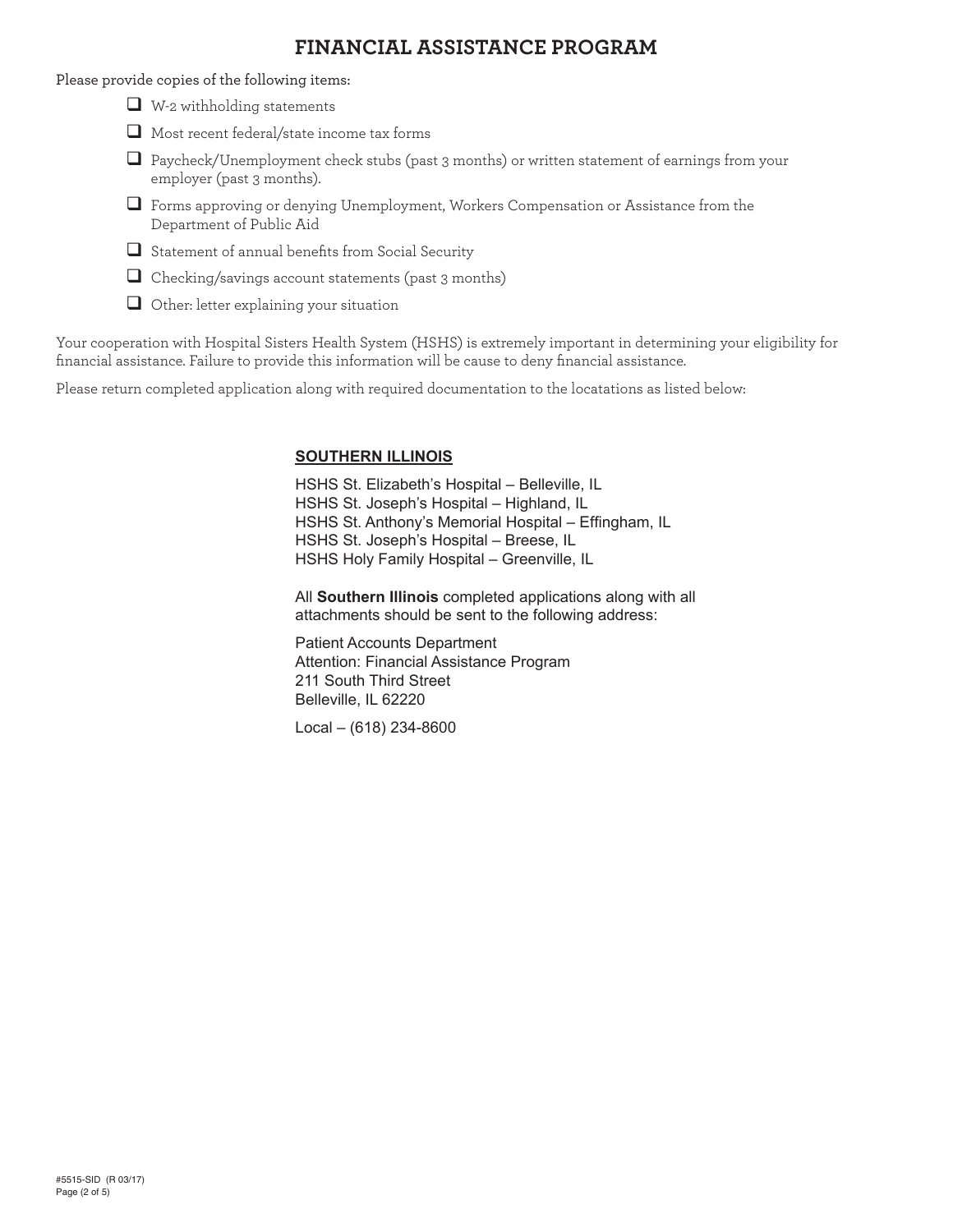# **FINANCIAL ASSISTANCE APPLICATION**

### **APPLICANT/RESPONSIBLE PARTY INFORMATION**

APPLICANT NAME: (last, first, middle initial)

| <b>BIRTHDATE:</b> | L SECURITY NUMBER:<br>וחי<br>$\cdot$ , $\cup$ in $\vdash$ . | PHONE NUMBER: |
|-------------------|-------------------------------------------------------------|---------------|
|                   |                                                             |               |

HOME ADDRESS (City, State, Zip):

#### PREVIOUS ADDRESS (City, State, Zip):

| Members of  | <b>HOUSEHOLD</b>   |               | <b>RELATIONSHIP</b>                |     | Live at home | SOCIAL SECURITY | <b>Current Patient?</b> |    |
|-------------|--------------------|---------------|------------------------------------|-----|--------------|-----------------|-------------------------|----|
| family unit | <b>MEMBER NAME</b> | DATE OF BIRTH | TO APPLICANT<br>If Applicant, Self | Yes | <b>No</b>    | <b>NUMBER</b>   | Yes                     | No |
| 1.          |                    |               |                                    |     |              |                 |                         |    |
| 2.          |                    |               |                                    |     |              |                 |                         |    |
| 3.          |                    |               |                                    |     |              |                 |                         |    |
| 4.          |                    |               |                                    |     |              |                 |                         |    |
| 5.          |                    |               |                                    |     |              |                 |                         |    |

#### **PRESUMPTIVE ELIGIBLITY CRITERIA: PRESUMPTIVE ELIGIBILITY CRITERIA:** PRESUMPTIVE ELIGIBLITY CRITERIA:

| Does any of the information below apply to you? If YES, check all that apply. Please provide documentation/verification if you |  |  |
|--------------------------------------------------------------------------------------------------------------------------------|--|--|
| check YES to any of the statements below:                                                                                      |  |  |

|   | Homelessness<br>Deceased with no estate<br>Mental incapacitation with no one to act on patient's behalf<br>Medicaid eligibility, but not on date of services or for non-covered<br>service<br>Incarceration in penal institution | ப | Enrolled in Temporary Assistance for Needy Families (TANF)<br>Enrolled in Illinois Housing Development Authority's Rental Housing<br>Support Program<br>Enrolled in Wisconsin Department of Health Services Housing<br>Assistance Program |
|---|----------------------------------------------------------------------------------------------------------------------------------------------------------------------------------------------------------------------------------|---|-------------------------------------------------------------------------------------------------------------------------------------------------------------------------------------------------------------------------------------------|
|   | Enrollment in the following assistance for low-income individuals having eligibility criteria at or below 200% of the federal poverty<br>income guidelines:                                                                      |   |                                                                                                                                                                                                                                           |
| ⊔ | Woman, Infants and Children Nutrition Program (WIC)                                                                                                                                                                              |   | Wisconsin Home Energy Assistance Program (WHEAP)                                                                                                                                                                                          |
| ⊔ | Supplemental Nutrition Assistance Program (SNAP)                                                                                                                                                                                 |   | Enrollment in an organized community-based program providing<br>access to medical care that assesses and documents limited                                                                                                                |
|   | Illinois Free Lunch and Breakfast Program                                                                                                                                                                                        |   | low-income financial status as criteria                                                                                                                                                                                                   |
|   | Wisconsin Free Lunch Program                                                                                                                                                                                                     |   | Receipt of grant assistance for medical services                                                                                                                                                                                          |
|   | Low Income Home Energy Assistance Program (LIHEAP)                                                                                                                                                                               |   |                                                                                                                                                                                                                                           |
|   | If you checked YES to any of the above, please stop and send this application and supporting documentation to the<br>appropriate address as shown on page 2.                                                                     |   |                                                                                                                                                                                                                                           |
|   | Are you covered or eligible for any health insurance policy, including foreign coverage, Health Insurance Marketplace, Veteran's<br>benefits, Medicaid and/or Medicare? If yes, please provide the following information:        |   |                                                                                                                                                                                                                                           |

| Policy holder: |                |
|----------------|----------------|
| Insurer        | Policy number: |

Were you covered or eligible under a spouse/partner or former spouse/partner's health insurance policy, foreign coverage policy, Health Insurance Marketplace policy, Veteran's benefits, Medicaid and/or Medicare policy for any or all of your medical services?

Former spouse/partner name: \_\_\_\_\_\_\_\_\_\_\_\_\_\_\_\_\_\_\_\_\_\_\_\_\_\_\_\_\_\_\_\_\_\_\_\_\_\_ Phone number:\_\_\_\_\_\_\_\_\_\_\_\_\_\_\_\_\_\_\_\_\_\_

Former spouse/partner address: \_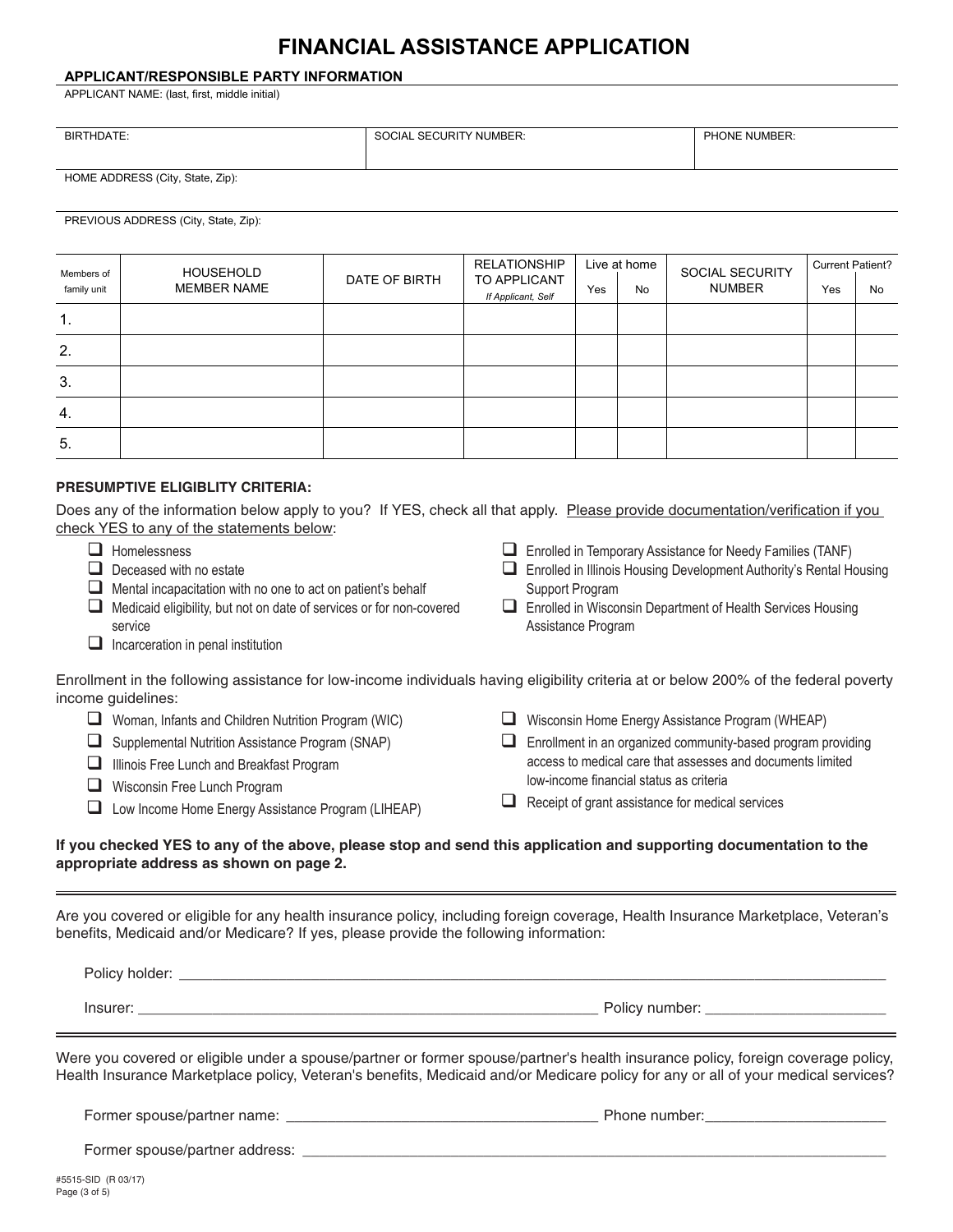| <b>EMPLOYER'S NAME:</b><br>EMPLOYMENT 1: HOUSEHOLD MEMBER                                                                            |  |                              |                                          | EMPLOYER'S ADDRESS (City, State, Zip): |                                                         |                 |                                        |                             |               |                         |               |               |
|--------------------------------------------------------------------------------------------------------------------------------------|--|------------------------------|------------------------------------------|----------------------------------------|---------------------------------------------------------|-----------------|----------------------------------------|-----------------------------|---------------|-------------------------|---------------|---------------|
| SALARY (GROSS):                                                                                                                      |  | PERIOD: Q WEEKLY Q BI-WEEKLY |                                          |                                        | <b>HOW LONG:</b>                                        |                 |                                        | POSITION:                   |               |                         |               |               |
| (AMOUNT)                                                                                                                             |  |                              |                                          |                                        | <b>Q TWICE A MONTH Q MONTHLY Q ANNUALLY</b><br>YR<br>MO |                 |                                        |                             |               |                         |               |               |
| EMPLOYMENT 2: HOUSEHOLD MEMBER<br><b>EMPLOYER'S NAME:</b>                                                                            |  |                              |                                          |                                        |                                                         |                 | EMPLOYER'S ADDRESS (City, State, Zip): |                             |               |                         |               |               |
| SALARY (GROSS):                                                                                                                      |  | PERIOD: □ WEEKLY □ BI-WEEKLY |                                          |                                        |                                                         | HOW LONG:       |                                        |                             | POSITION:     |                         |               |               |
| (AMOUNT)                                                                                                                             |  |                              |                                          |                                        | <b>Q TWICE A MONTH Q MONTHLY Q ANNUALLY</b>             |                 | <b>YR</b>                              | MO                          |               |                         |               |               |
| <b>UNEARNED INCOME</b><br>Child support does not need be<br>revealed if you do not wish to                                           |  |                              |                                          |                                        | TYPE OF UNEARNED INCOME<br><b>HOUSEHOLD MEMBER</b>      |                 |                                        |                             | <b>AMOUNT</b> |                         | <b>PERIOD</b> |               |
| have it considered as a basis for<br>repaying this obligation.                                                                       |  |                              | 1.                                       |                                        |                                                         |                 |                                        |                             |               |                         |               |               |
|                                                                                                                                      |  |                              | 2.                                       |                                        |                                                         |                 |                                        |                             |               |                         |               |               |
|                                                                                                                                      |  |                              | 3.                                       |                                        |                                                         |                 |                                        |                             |               |                         |               |               |
|                                                                                                                                      |  |                              | 4.                                       |                                        |                                                         |                 |                                        |                             |               |                         |               |               |
|                                                                                                                                      |  |                              |                                          |                                        |                                                         |                 |                                        |                             |               |                         |               |               |
|                                                                                                                                      |  |                              | 5.                                       |                                        |                                                         |                 |                                        |                             |               |                         |               |               |
| CHILD SUPPORT: NAME OF CHILD (RECEIVING)<br>1.                                                                                       |  |                              |                                          |                                        | NAME OF PERSON / PARENT PAYING                          |                 |                                        |                             |               | <b>AMOUNT</b>           |               | <b>PERIOD</b> |
| 2.                                                                                                                                   |  |                              |                                          |                                        |                                                         |                 |                                        |                             |               |                         |               |               |
| HOME:<br>NAME AND ADDRESS OF LANDLORD                                                                                                |  |                              |                                          | <b>RENT PMT:</b><br>DUE DATE:          |                                                         |                 |                                        | <b>CONTRACT PMT:</b>        |               | <b>MORTGAGE PMT:</b>    |               |               |
| $\square$ Rent                                                                                                                       |  |                              |                                          |                                        |                                                         |                 |                                        |                             |               |                         |               |               |
| $\square$ Own                                                                                                                        |  |                              |                                          | PURCHASE PRICE:<br>DATE PURCHASE:      |                                                         |                 |                                        | <b>BALANCE DUE:</b>         |               | <b>ESTIMATED VALUE:</b> |               |               |
| <b>ASSETS/RESOURCES</b><br>TYPE OF ASSET<br>Assets that are counted<br>include: cash, checking and<br>savings accounts, recreational |  |                              | <b>AMOUNT</b><br><b>HOUSEHOLD MEMBER</b> |                                        | <b>PERIOD</b>                                           |                 |                                        | BANK/<br><b>DESCRIPTION</b> |               |                         |               |               |
| vehicles, real estate other than<br>the home or land you live on, a<br>life insurance policy with a                                  |  |                              |                                          |                                        |                                                         |                 |                                        |                             |               |                         |               |               |
| cash surrender value, stocks<br>and bonds.                                                                                           |  |                              |                                          |                                        |                                                         |                 |                                        |                             |               |                         |               |               |
|                                                                                                                                      |  |                              |                                          |                                        |                                                         |                 |                                        |                             |               |                         |               |               |
|                                                                                                                                      |  |                              |                                          |                                        |                                                         |                 |                                        |                             |               |                         |               |               |
|                                                                                                                                      |  |                              |                                          |                                        |                                                         |                 |                                        |                             |               |                         |               |               |
| CREDIT/RECURRING ACCOUNTS<br>NAME AND ADDRESS                                                                                        |  |                              |                                          | <b>WHAT WAS</b>                        | <b>AMOUNT</b>                                           |                 | <b>UNPAID</b>                          |                             |               | <b>MONTHLY PAYMENT</b>  |               |               |
| OF CREDITOR                                                                                                                          |  |                              |                                          | <b>PURCHASED</b>                       |                                                         | <b>FINANCED</b> |                                        | <b>BALANCE</b>              |               |                         |               |               |
| 1.                                                                                                                                   |  |                              |                                          |                                        |                                                         |                 |                                        |                             |               |                         |               |               |
| 2.                                                                                                                                   |  |                              |                                          |                                        |                                                         |                 |                                        |                             |               |                         |               |               |
| 3.                                                                                                                                   |  |                              |                                          |                                        |                                                         |                 |                                        |                             |               |                         |               |               |
| CHILD SUPPORT EXPENSES<br>HOUSEHOLD MEMBER MAKING PAYMENT                                                                            |  |                              |                                          | <b>CHILD NAME</b>                      |                                                         |                 | <b>AMOUNT</b>                          |                             |               | <b>PERIOD</b>           |               |               |
| 1.                                                                                                                                   |  |                              |                                          |                                        |                                                         |                 |                                        |                             |               |                         |               |               |
| 2.                                                                                                                                   |  |                              |                                          |                                        |                                                         |                 |                                        |                             |               |                         |               |               |

Are you seeking financial assistance for treatment related to:  $\Box$  Workplace injury  $\Box$  Accident  $\Box$  Crime  $\Box$  Cancer If yes, please provide details: